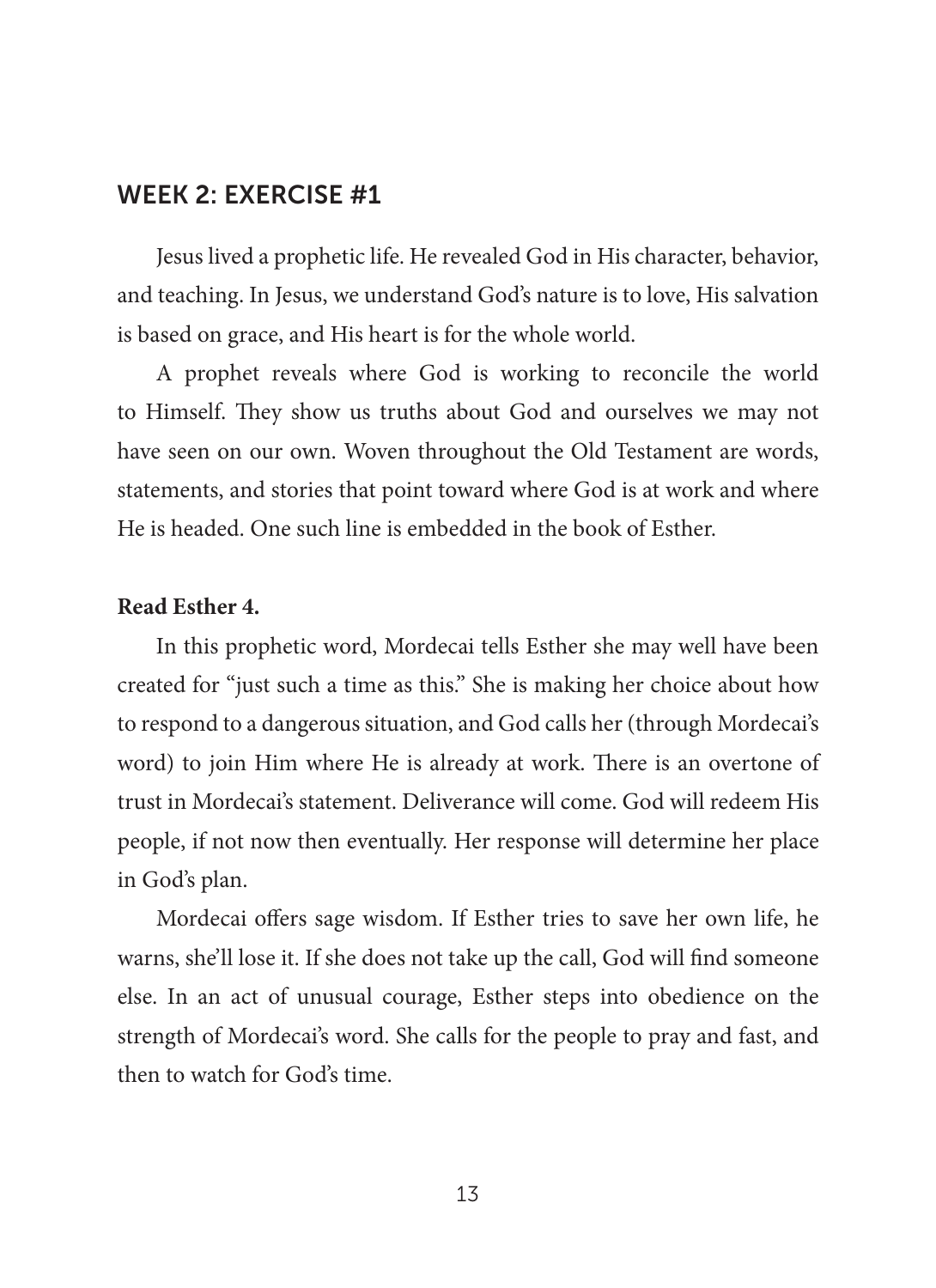ENCOUNTER

Mordecai's word to Esther is an echo of Christ's own words. "For whoever wants to save their life will lose it, but whoever loses their life for me will find it" (Matt. 16:25). This is a Kingdom principle. Esther risked her life for the assurance of God's favor, and her story inspires us to watch for where God is at work so we can join Him.

Are you prepared to go where you're called? To whom do you turn for wisdom when you have tough choices to make? What would you give up in order to follow Jesus? What would you have a hard time letting go of?

## **Encounter**

Have you experienced a specific call from God on your life? Maybe you heard it early on in your life but never got around to answering it. Maybe you've answered it and are living it out now. Or maybe you are still wrestling with how to respond to God's call.

For you, what does it mean to "go with God"? What do you see as the next step in your faith journey? Spend time journaling this question.

The lyrics of the contemporary song "Hear Us from Heaven" (Jared Anderson) read like a psalm. The words recall the cry of holy people who throughout the ages have called to God on behalf of the world. Find this song online and meditate on the lyrics or, better yet, listen. What does this song inspire in you?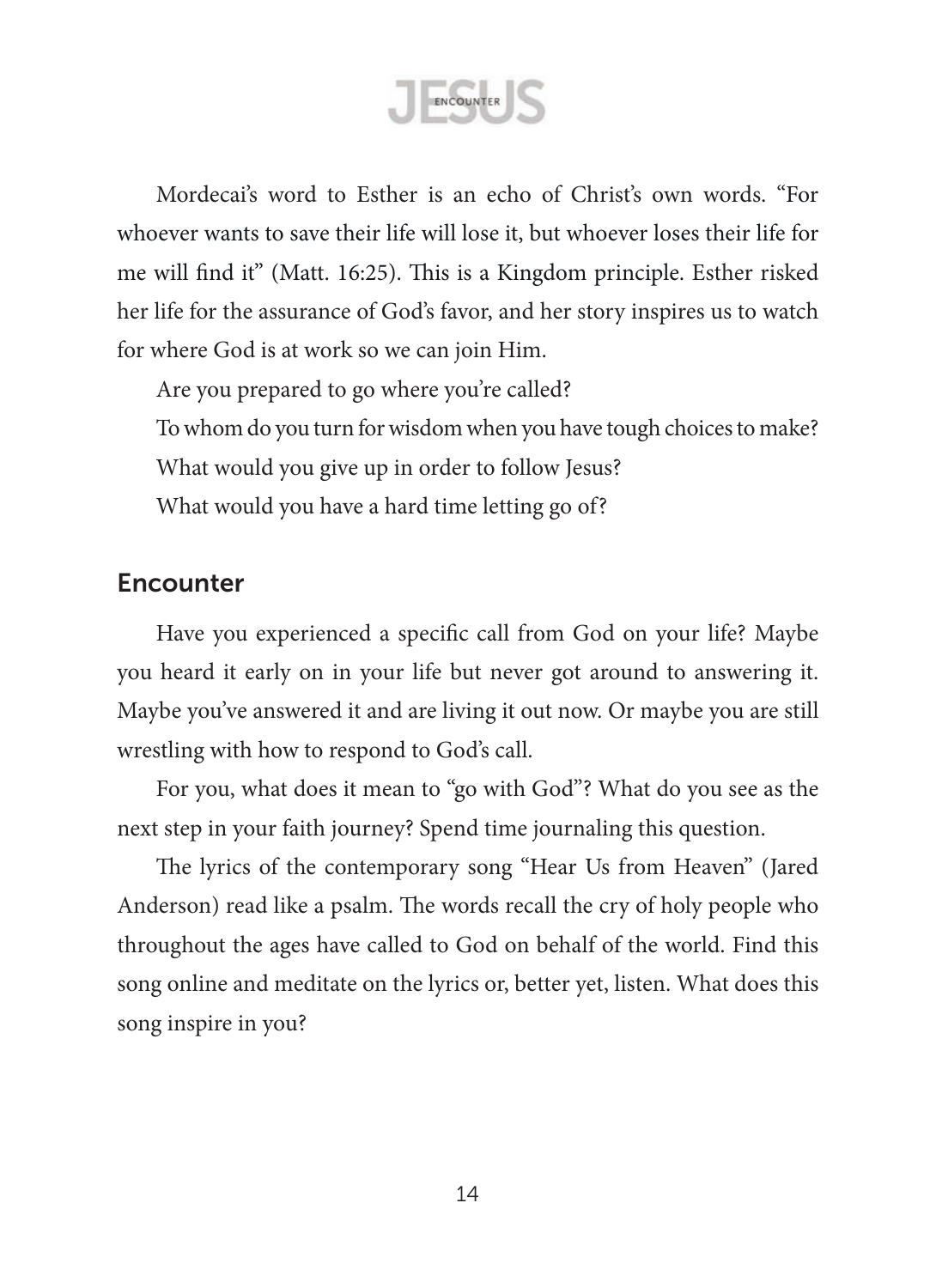

When a computer is told to save a file, it stores the pages randomly wherever there's space. Every time it is asked to go get that file, it finds all the pages and delivers them to you as one complete file. Over time, through thousands of saved files and deletions, those files become more and more fragmented and the computer becomes slower and slower.

That's why we "defrag" our computers every once in a while. Defragmenting gives the operating system the opportunity to regroup, to put things in order again. And what our computers need, our busy lives need. With countless things vying for our attention daily, our chaotic lives need regular defragging to be effective.

### **Read Ephesians 4:1–6; Psalm 16:5–11; Philippians 3:10–14.**

These Scriptures remind us of the importance of keeping the main thing the main thing. Now that you've read these three passages, read them again, this time underlining words and phrases that focus you on what is most important.

Paul tells the Philippians,"I want to know Christ." Have you ever heard yourself say that? Is knowing Christ a priority in your life? How do you express that desire?

In order for you to focus on knowing Christ, what do you need to set aside?

One way Paul has learned to live that passion is by "forgetting what is behind and straining toward what is ahead." One way to "defrag" is making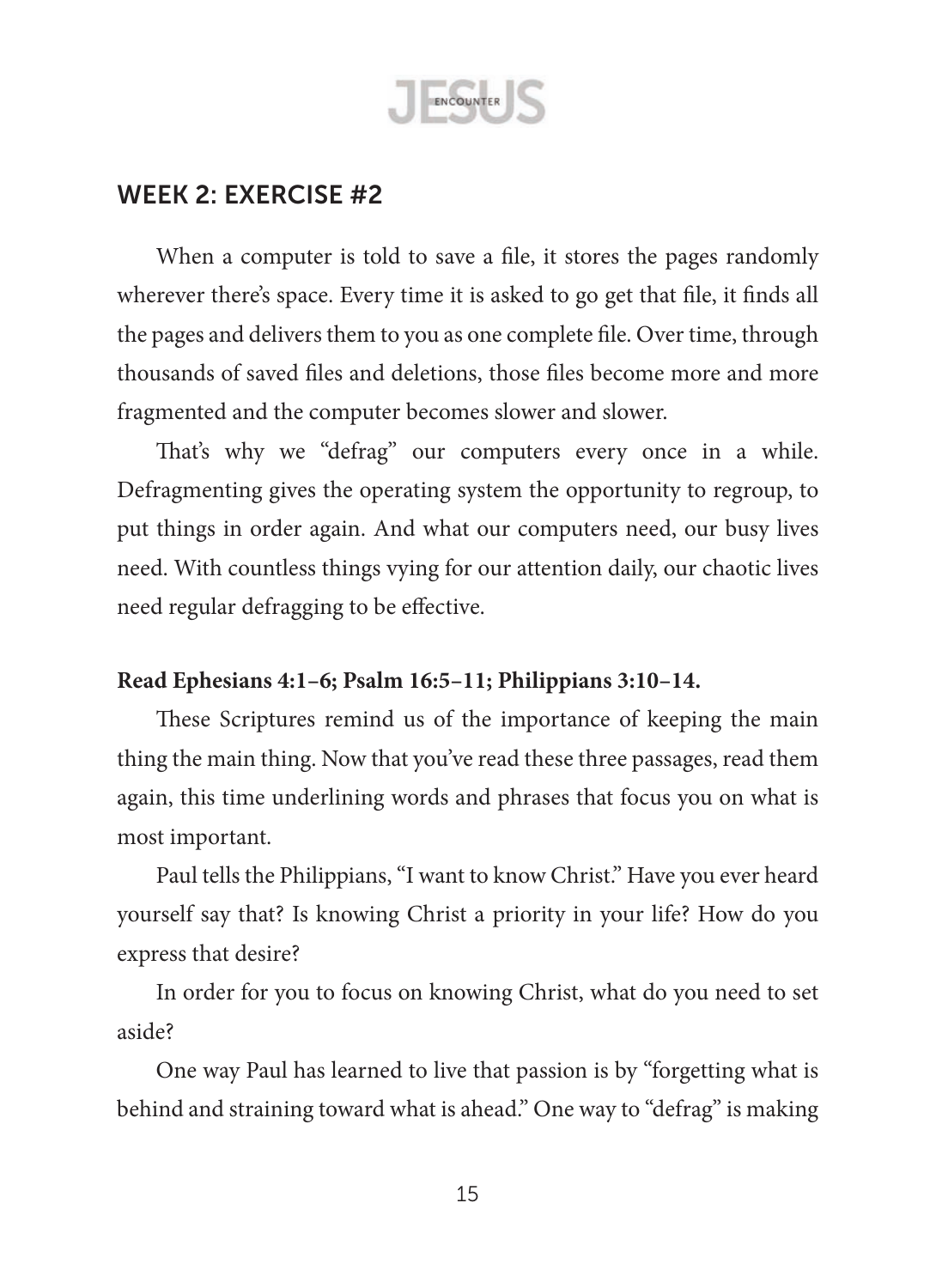

peace with past mistakes and memories, so we can confidently go with God. Have you moved past your past yet?

Now reread these three passages one more time, then with these ideas in mind, write out a prayer in your journal that reflects your desire to focus more on Christ.

### **Encounter**

This is an exercise in honesty. Get out your bank statement or checkbook and your calendar. Look back over the last thirty days and ask yourself what these two pieces of your life say about you. What does your spending say about your priorities? What does your calendar say about your priorities? Journal what you see.

In your journal, make two headings at the top of a page: "temporary" and "eternal." Now, under each heading list of all the things on which you've spent money or time that fit into either category. Power bills are necessary but temporary. Giving to a charitable organization or church has an eternal impact. Playing computer games is temporary. Building a healthy relationship with someone has more lasting consequences.

Where in your life could you use a little "defragging," or regrouping? Where are you encountering Jesus? Journal your experiences.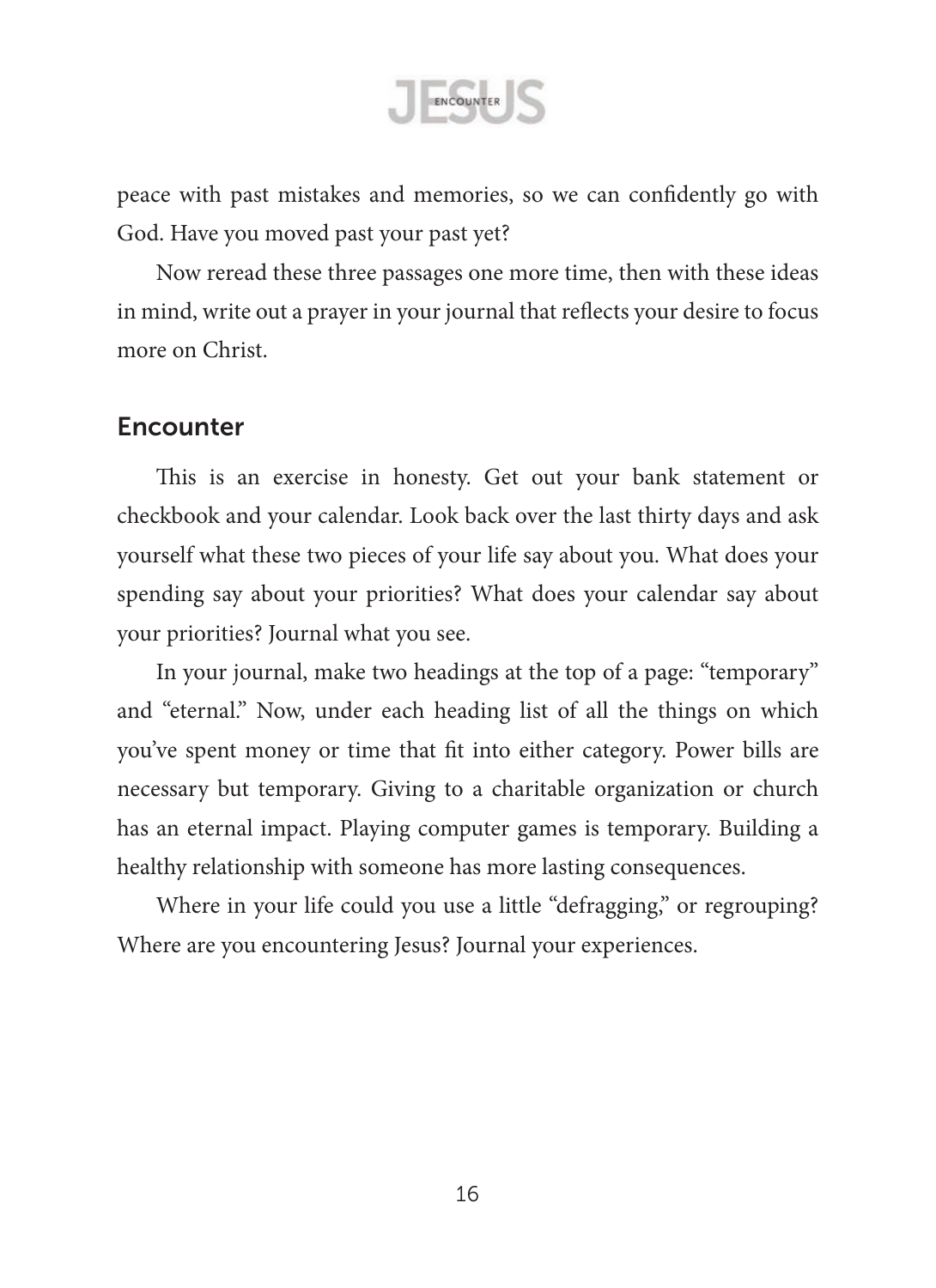

Philip was a believer who left Jerusalem to go preach the gospel to the Samaritans. He was successful in Samaria, but God called him away from something that was going well so He could send him down a deserted road to save the soul of one man. Philip found himself on the side of a road just as this Ethiopian man passed by in his chariot.

#### **Read Acts 8:26–40.**

The man was a high-ranking official in the Ethiopian government, in charge of the entire treasury. And he was a eunuch (one who has been altered physically in order to give himself completely to whatever work he'd been set apart for). People did not choose to become eunuchs. It was chosen for them. To add insult to injury, eunuchs were not allowed into the Jewish world.

Even though he'd never be allowed into the temple as a eunuch, this man in our story was interested in the Jewish faith. He'd been to Jerusalem and was on his way home when Philip found him. Philip heard him reading the Scripture and asked him if he knew what he was reading. The man looked at the scroll in his lap, then looked at Philip."How can I understand this, unless someone teaches me?"

Make a list of all the circumstances that seem to have lined up in order for God to reach the heart of this Ethiopian man.

Can you think of a story like this one, of someone who seems to have been led directly into the path of God?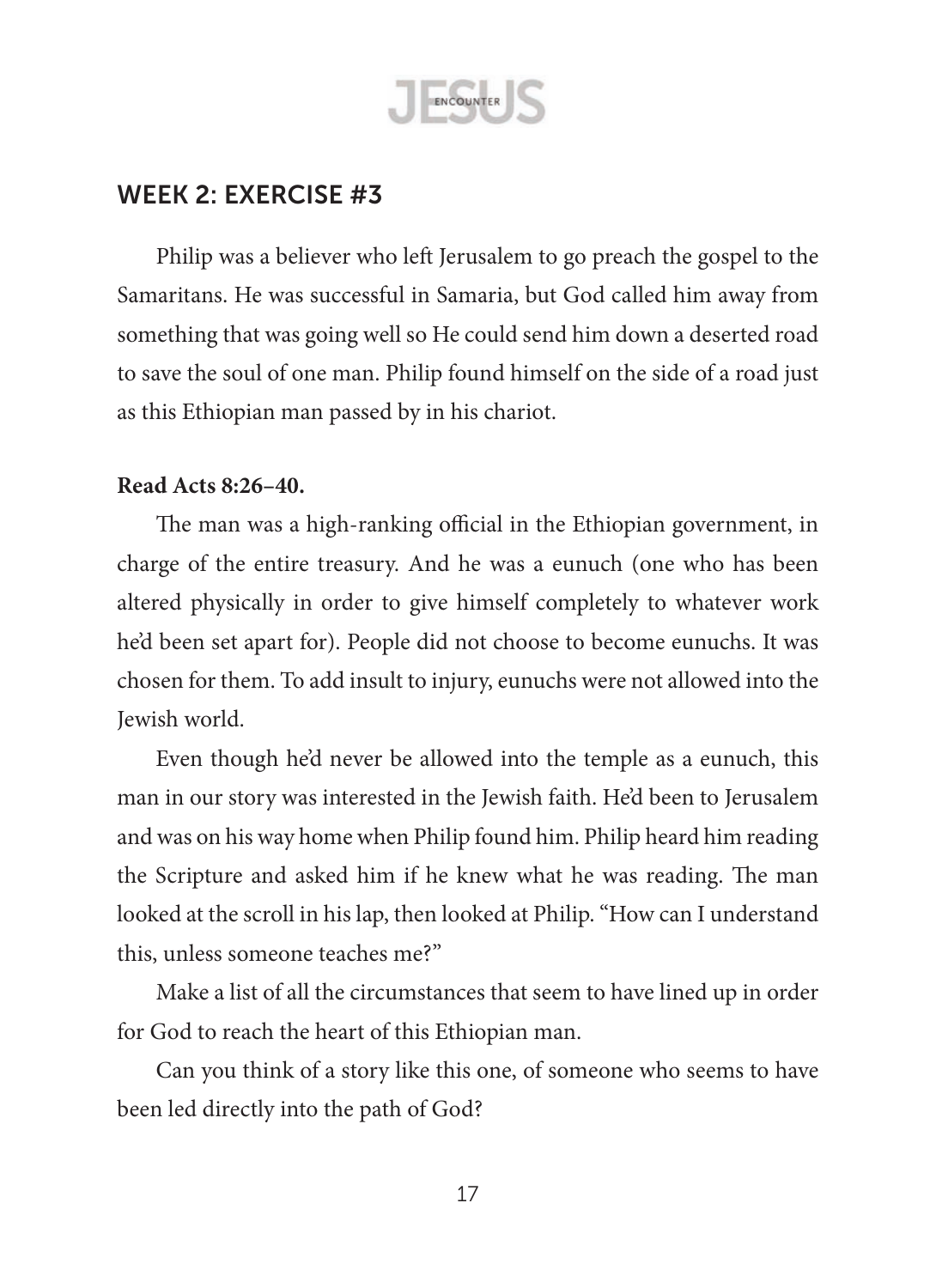

Looking back on your own life, do you see ways that God moved and directed people and circumstances in order to draw you in?

What do you learn about God from this story?

### **Read Romans 10:14–15.**

In your journal, write the following four statements:

- 1. Preach the gospel where you are.
- 2. The gospel is both word and deed.
- 3. Every person deserves a fair account of the gospel. Every person.
- 4. Search yourself. Make sure nothing stands in the way of someone's salvation.

Now, take a few minutes to meditate on each statement, asking the Spirit of God to speak into your life.

## **Encounter**

Do you have a soft spot for an area of the world, or a people group that's on your heart? Two online resources, Operation World ([www.operationworld.](www.operationworld.org) [org\)](www.operationworld.org) and Joshua Project (<www.joshuaproject.net>), can teach you more about areas of the world God might be calling you to learn more about.

Choose one of these sites and go online to look up more about an area of the world or a people group you have an interest in. Learn something about them, then take time today to pray for those who do not yet know Jesus.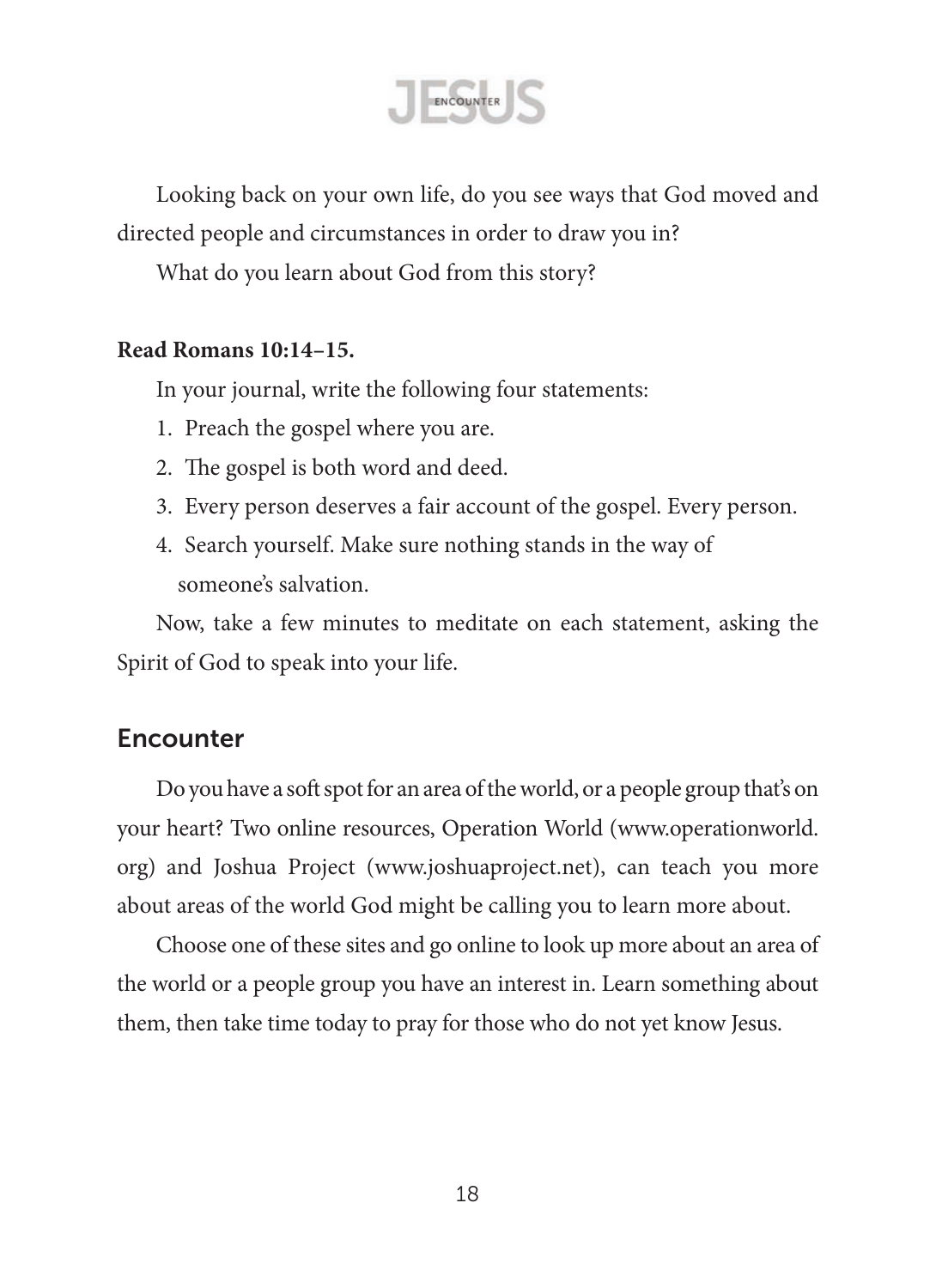

The disciples were intensely curious about the end of time."Tell us when will this happen and what will be the sign of your coming and of the end of the age?" (Matt. 24:3). They were always asking for details. When? Where? How? Jesus was constantly redirecting their curiosity to better questions.

#### **Read Matthew 24:36–42.**

Verse 36 states a very clear promise: no one knows the day or time except the Father. Spending inordinate time and energy calculating the time of the end is a futile pursuit. Matthew 6:25–27 reminds us to not even worry about our life.

What things are you concerned about that are not in your control? What exactly has worry accomplished in your life? Where has doubt kept you from taking steps of faith?

### **Read Matthew 24:43–44; 2 Timothy 4:2.**

Jesus will come at an unexpected time. That is a given. What does it mean to be prepared for His coming?

What does it mean to "be ready in season and out of season"?

#### **Read Matthew 24:45–51.**

It was a common practice in Jesus' day for the master of a house to leave his servant in charge of the home and other servants. In spiritual terms, who is this passage talking about?

19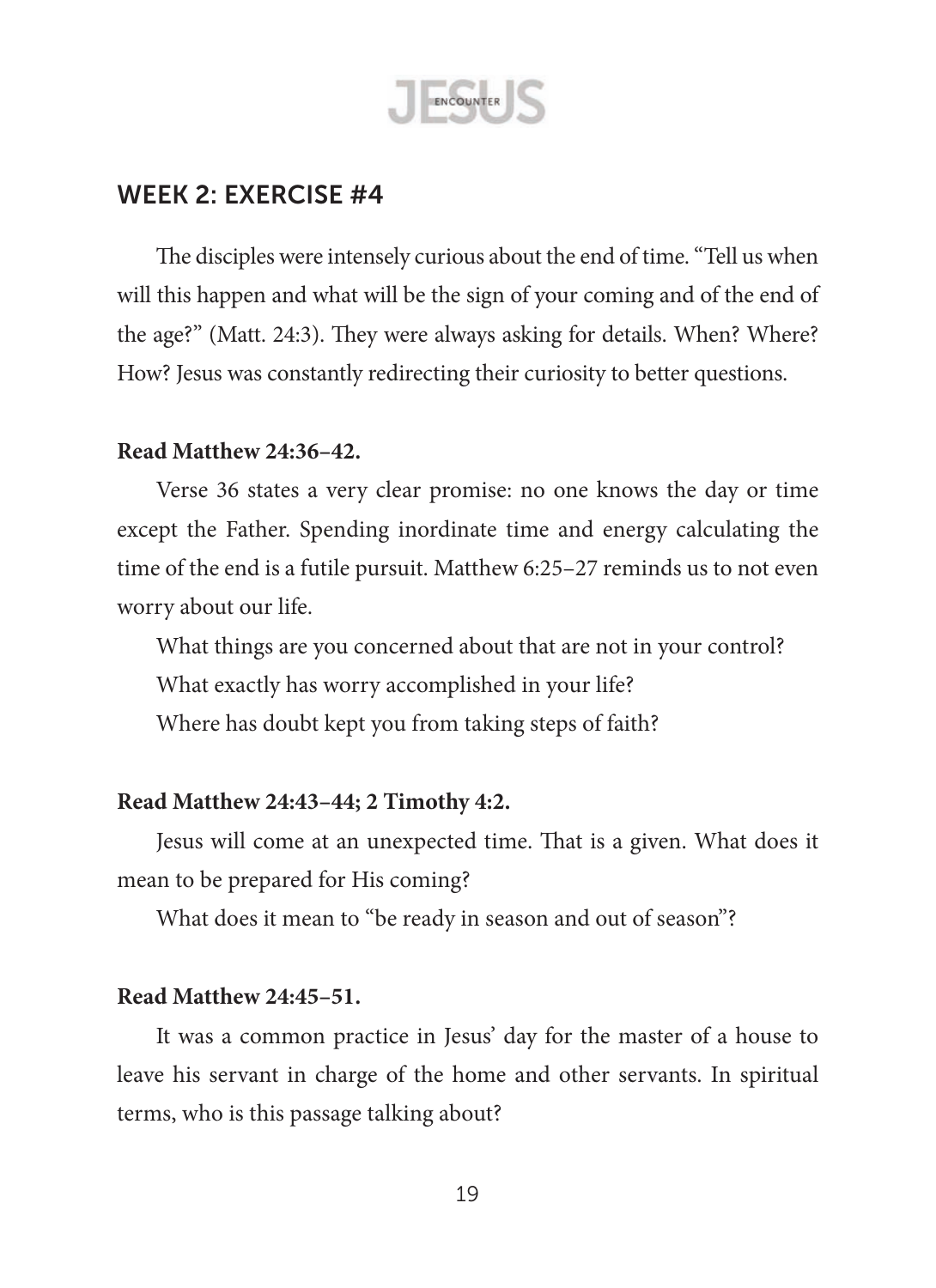

Who is being left in charge of the "house"? Who is asked to be faithful and wise? In what ways are we able to influence the future?

# **Encounter**

Do you have a five-year plan for your personal life? Professionals often make short- and long-term goals to guide them toward a more successful career. But it doesn't often occur to us to take the same care with our spiritual lives. Do you have a plan for growth in your spiritual life? Where would you like to be—spiritually speaking—six months from now? A year from now? Five years from now? What, if anything, is standing in the way of your reaching that goal? What steps do you need to take in order to get where you want to go?

Journal on these questions, then take time to talk with Jesus about your spiritual goals.